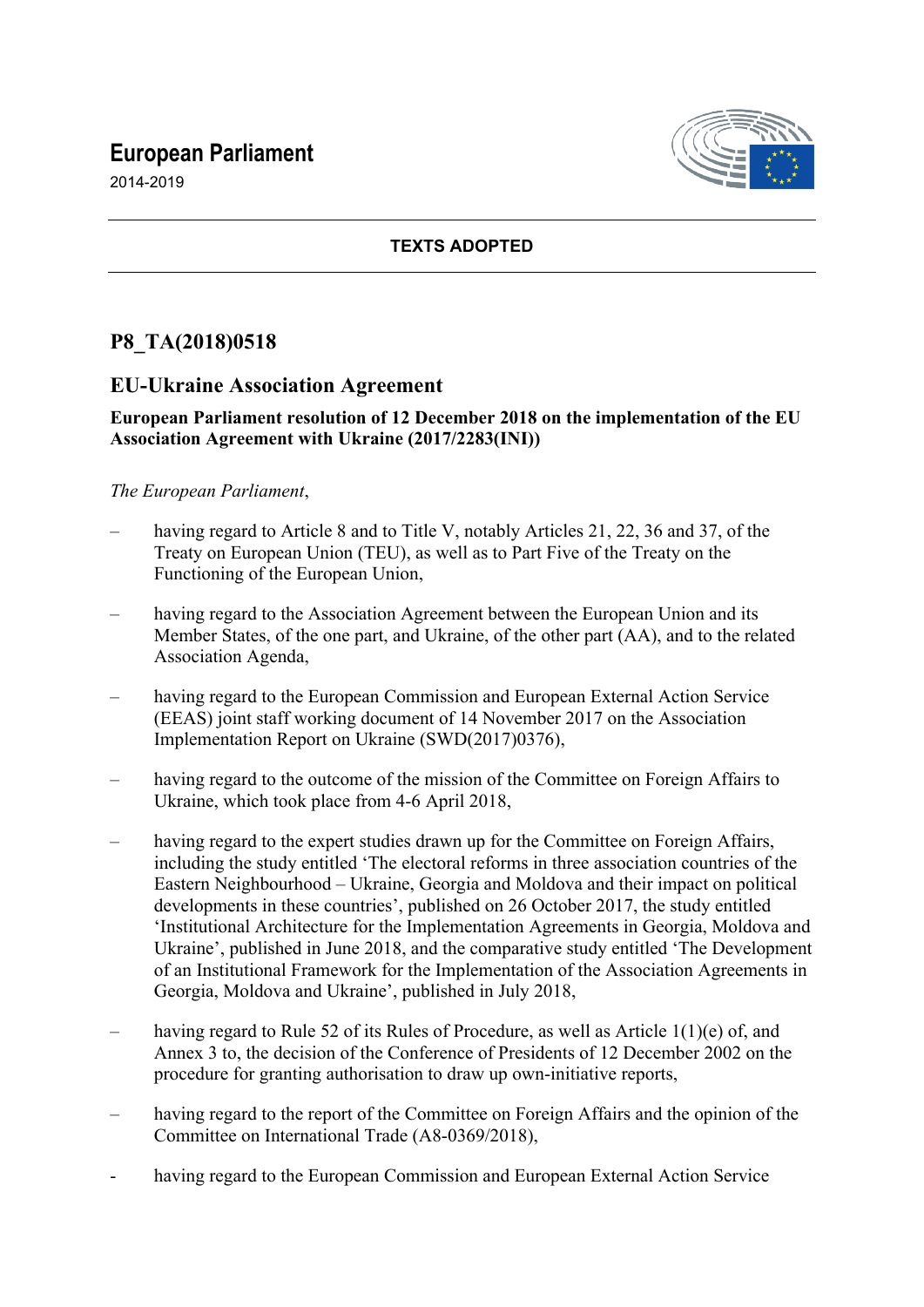(EEAS) joint staff working document of 7 November 2018 on the Association Implementation Report on Ukraine (SWD(2018)0462),

### *General environment of reform – war, security threats and domestic challenges*

- A. whereas while Ukraine has been making progress on the path towards European integration, registering important achievements in the first electoral period after the Revolution of Dignity, more difficult tasks still need to be addressed, and public support for modernisation and reform is suffering on account of people's disappointment at deteriorating social conditions, uncertainty about the future, dissatisfaction with the government's reform policy, the continuing power of the oligarchs and the persistence of endemic corruption in state institutions; whereas the consent of the people of Ukraine for closer relations with the EU remains strong, but a high proportion of the population are nonetheless dissatisfied with the country's overall development;
- B. whereas around five million Ukrainians are now working abroad, both as long-term migrants and as short-term and seasonal workers, with Russia and increasingly Poland the top destinations, and whereas their remittances are an important factor for economic stability;
- C. whereas, in this context, the major achievements in EU-Ukraine relations such as the entry into force of the visa-free regime on 11 June 2017 and the AA on 1 September 2017 are to be welcomed;
- D. whereas Ukraine deserves particular praise for reforms in the areas of energy, health, pensions, education, public administration, decentralisation, public procurement, defence and security, as well as in the banking sector, and for securing macro-economic stabilisation; whereas these reforms were accompanied by drastic price increases, cuts in social benefits and a deterioration in access to social welfare systems; whereas significant challenges remain, particularly in areas such as the fight against corruption, privatisation and judicial reform; whereas the Deep and Comprehensive Free Trade Agreement (DCFTA), which is part of the AA, and has been officially operational since 1 January 2016, provides a solid basis for Ukraine's economic development and modernisation; whereas for the past four years Ukraine's economy has not only stabilised but also shown some signs of improvement; whereas since the signature of the AA in 2014, Ukraine has made more pro-European reforms than during all previous years of Ukrainian independence;
- E. whereas the legacies of the past, namely legal uncertainty and a vast number of partially contradictory laws, resistance from oligarchic and other vested interests, corruption, nepotism, weak public institutions, and a lack of clear processes and coordinating institutions in implementing the AA, are hampering institutional reforms in Ukraine; whereas Ukraine's reform agenda should focus on the cross-cutting themes of decentralisation, public administration reform, deregulation and deoligarchisation;
- F. whereas strengthening the administrative capacities of state institutions is key in implementing the AA/DCFTA and ensuring the effectiveness of reforms;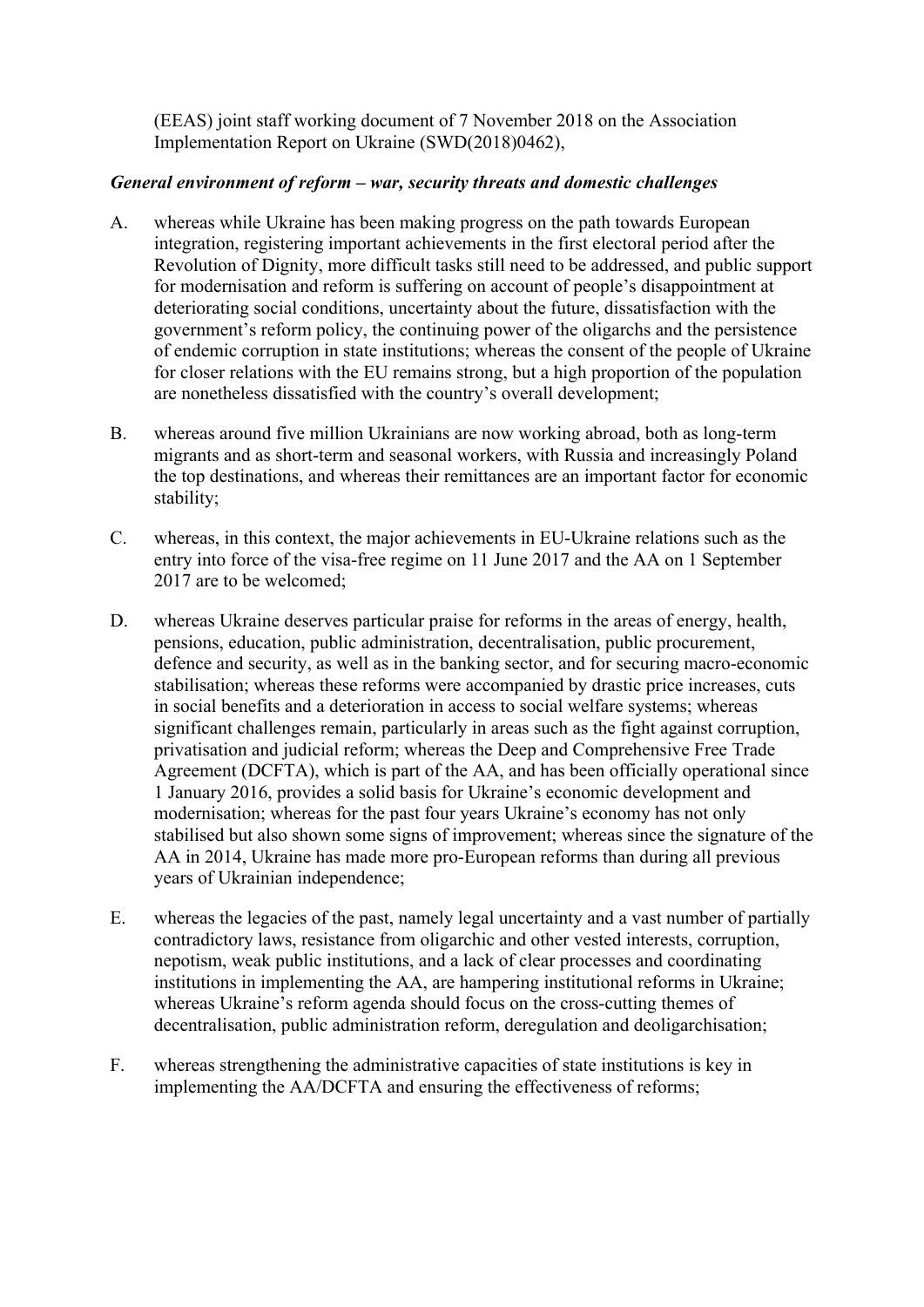- G. whereas communication efforts on the evolving and dynamic nature of the AA and the nature, content and benefits of related reforms for citizens must be improved and intensified in order to secure the public's acceptance of and trust in the steps required for Ukraine's European path;
- H. whereas the European Union firmly upholds its unwavering support for and commitment to Ukraine's independence, sovereignty and territorial integrity within its internationally recognised borders, and its support for the internationally coordinated sanctioning of governments and agents undermining the country's territorial integrity;
- I. whereas, while condemning the continued Russian aggression in the eastern part of Ukraine, the illegal annexation of the Autonomous Republic of Crimea and the city of Sevastopol, and Russia's occupation of some regions of the Donetsk and Luhansk oblasts, all of which breach international law and Russia's commitments and obligations as part of its membership in international organisations, and its participation in European agreements that both it and Ukraine has signed, notably the UN Charter, the Helsinki Final Act and the Budapest Memorandum and the 1997 Treaty of Friendship, Cooperation and Partnership between Ukraine and the Russian Federation, it is to be recognised that Ukraine is facing challenges of a transformational nature in an environment of warfare and destabilisation attempts;
- J. whereas in the context of the Russia-led aggression against Ukraine, EU restrictive measures against the Russian Federation were introduced and regularly prolonged; whereas broader engagement from the EU in resolution of the conflict is desirable, such as by appointing an EU special envoy for the conflict in Eastern Ukraine and Crimea; repeats its call for an international format of negotiations on de-occupation of the Crimean peninsula, with the participation of the EU; whereas the sanctions against Russia should be rolled over and broadened, in particular to individuals and enterprises that profit from illegal situations, until the Russian Federation enables Ukraine to fully restore sovereignty and territorial integrity;
- K. whereas on 25 November 2018 three Ukrainian Navy vessels conducting a routine transfer from Odessa to Mariupol were blocked, shot at and seized in international waters by the Russian Coast Guard; whereas a number of Ukrainian sailors were injured and 24 imprisoned and, as a result of this act by Russia, on 26 November 2018 a limited state of martial law was introduced in 10 regions of Ukraine for 30 days; whereas the construction of the bridge over the Kerch Strait linking the illegally annexed Crimean peninsula with mainland Russia, which has been undertaken without Ukraine's consent and in clear violation of its sovereignty and territorial integrity, is to be condemned; whereas the excessive actions of the Russian Federation in the Sea of Azov, insofar as they breach international maritime law and Russia's own international commitments, are deplorable; whereas the excessive stopping and inspection of commercial vessels, including both Ukrainian ships and those with flags of third-party states, including ships under the flags of various EU Member States, is to be condemned;
- L. whereas the Verkhovna Rada deserves credit for its wisdom in establishing a fine balance between better defence and guaranteeing democratic standards and the rule of law, as well as the separation of constitutional powers, when adopting the law on the imposition of martial law; whereas martial law has only been imposed in those regions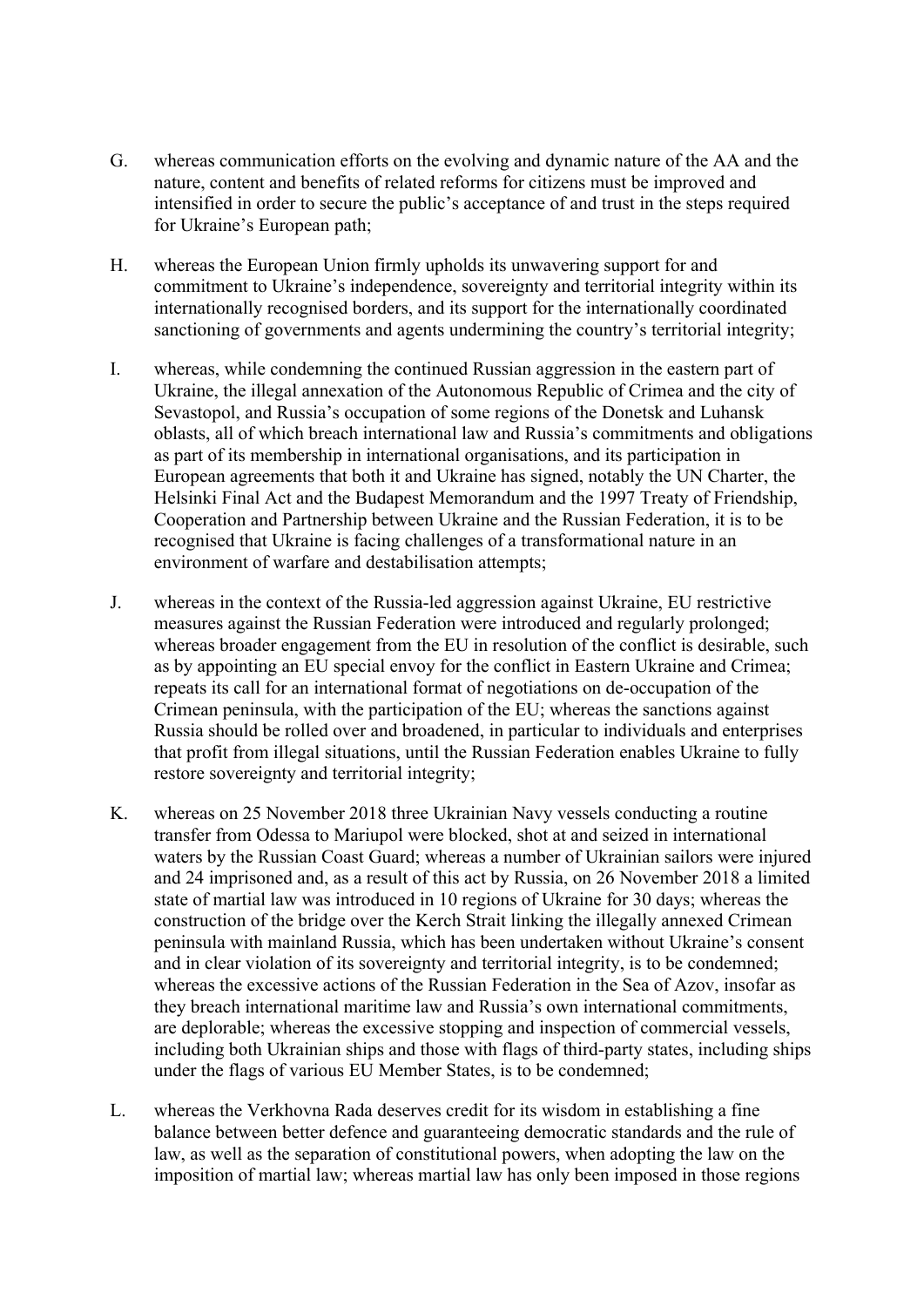of Ukraine that border Russia, the Sea of Azov, the Black Sea and the Moldovan region of Transnistria in which Russian troops are stationed; whereas limitations on fundamental freedoms and civil rights in those regions will only enter into effect if and when there is an attack by Russian land forces on Ukraine; whereas martial law will end on 26 December 2018;

#### *Institutional framework in place to implement reforms*

- 1. Highlights five key areas which Ukraine needs to focus on in order to strengthen the implementation process of the AA: coordination, ownership, prioritisation, monitoring and communication; welcomes, in this context, the recently adopted government communication strategy and the EU Delegation to Ukraine's communication campaign entitled 'Moving Forward Together'; recalls the proposal for an Eastern Partnership Plus (EaP+) policy, as advocated by Parliament, in order to unlock additional perspectives;
- 2. Stresses its conviction that meaningful progress with the implementation of the AA and the reforms will only be possible if the deoligarchisation process is pursued and does away once and for all with the entrenched system in which economic, political and media power is concentrated in the hands of a few individuals feeding off one another, a problem which is continuing to exert a strong influence over and increasingly hampering the progress of reforms; is critical of the fact that deoligarchisation has so far been used mainly as a tool for streamlining the market and restoring the balance between the different groups of oligarchs, which was fundamentally disturbed in 2014; expresses its concern about persistent conflicts of interest on the part of regulatory and supervisory authorities, which have grown into unconcealed battles between authorities;
- 3. Points to the urgent need for greater political oversight, synergy and coordination of the European integration process at the highest political level and for a greater focus on reforms that bring tangible benefits to citizens;
- 4. Welcomes the legislative roadmap designed to address the ambitious scope of the AA and emphasises that both quality legislation and continuous will and capacity for proper implementation remain essential for making a real difference to the citizens;
- 5. Highlights that progress in implementation is contingent on the political leadership's commitment to reform, a commitment to and prioritisation of European integration by the political elites, and the capacities of ministries, executive agencies and independent regulators;
- 6. Stresses the need to improve the internal decision-making of the Verkhovna Rada with a view to streamlining and prioritising the adoption of draft laws related to the implementation of the AA; believes, in this regard, that the role of the Committee for European Integration should be enhanced and that the committee should be able to block legislation which contravenes the commitments made under the AA; stresses that these reforms should be done before the end of the current legislature;
- 7. Is concerned at the lack of tools and resources available at the government's Bureau for European Integration and the Government Office for European and Euro-Atlantic Integration, including the formal status, personnel and budget required to handle a mandate of its size and complexity; highlights the lack of criteria for evaluating the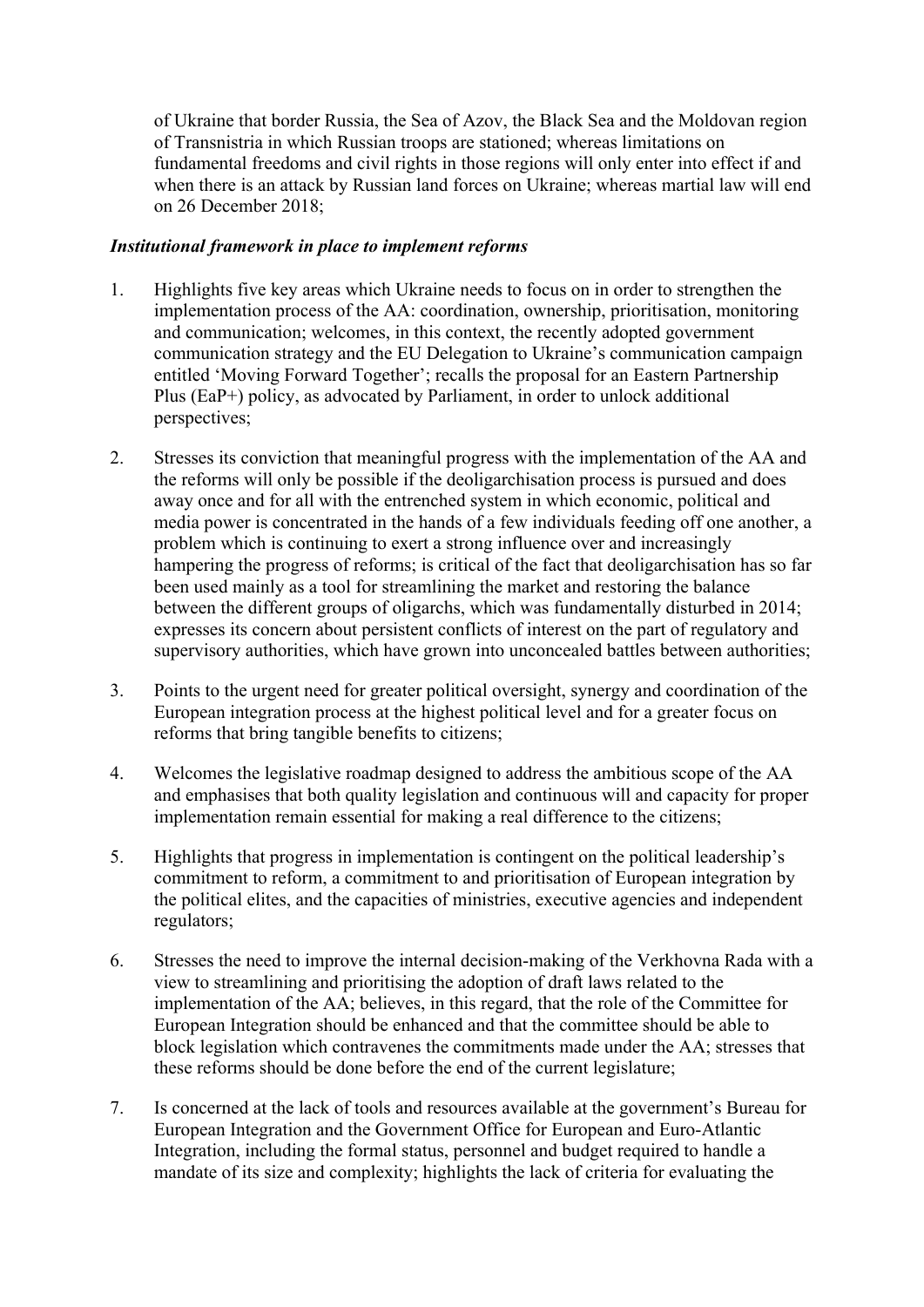degree of compliance between domestic legal acts and EU law;

- 8. Welcomes Ukraine's efforts to set up the institutional and monitoring system for the implementation of the AA, including the Government Action Plan;
- 9. Emphasises the urgent need for further technical, expert and financial assistance, focused on capacity-building of the Verkhovna Rada and key ministries; welcomes the European Parliament's cooperation with the Verkhovna Rada on capacity-building and the Jean Monnet Dialogue process;
- 10. Points to persistent 'silo mentalities' within certain ministries, which are preventing a coherent position on European integration matters; calls, in this respect, for greater cooperation within the government and in the Verkhovna Rada on EU-related issues;
- 11. Is concerned that the interaction between the cabinet and the parliament has not been regulated by a specific mechanism in relation to the implementation of the AA/DCFTA;
- 12. Welcomes the adoption of a new action plan for the implementation of the AA/DCFTA and efforts to consolidate positions and cooperation between the cabinet and the parliament on the basis of the roadmap for implementing the AA; emphasises that the effectiveness of reform implementation is directly linked to the preliminary stages of policymaking and legislation; stresses that the process of scheduled legislative and regulatory approximation in Ukraine needs to be sped up and improved, with a focus on quality of legislation; notes that the policy-making cycle is lacking the essential instrument of public consultation and research-informed decision-making and quality checks of legislation; stresses that the electoral campaign should not be detrimental to the ongoing reform process;
- 13. Draws attention to the recommendations outlined in the European Parliament Mission's report on Internal Reform and Capacity-Building for the approximation of Ukrainian legislation with the EU *acquis*, most of which are yet to be enacted;
- 14. Encourages Ukraine to focus on three main priorities in its reform agenda: i) establishing an efficient legal framework to fight corruption, including institutions, financial transparency and auditing; ii) decentralisation reform; iii) deoligarchisation and privatisation;
- 15. Underlines the fact that the AA is not the ultimate goal of EU-Ukraine relations and welcomes Ukraine's European aspirations; supports the development of new forms of enhanced cooperation with the EU, such as Ukraine's gradual approximation with the Customs Union, Energy Union and Digital Single Market;
- 16. Points out that Ukraine has a European perspective pursuant to Article 49 TEU, and may apply to become a member of the European Union provided that it adheres to the Copenhagen criteria and the principles of democracy, respects fundamental freedoms and human and minority rights, and upholds the rule of law;

#### *Political dialogue*

17. Welcomes and supports the very intense dialogue carried out between the EU and Ukraine at many different levels, not least between the European Parliament and the Verkhovna Rada through, inter alia, the EU-Ukraine Parliamentary Association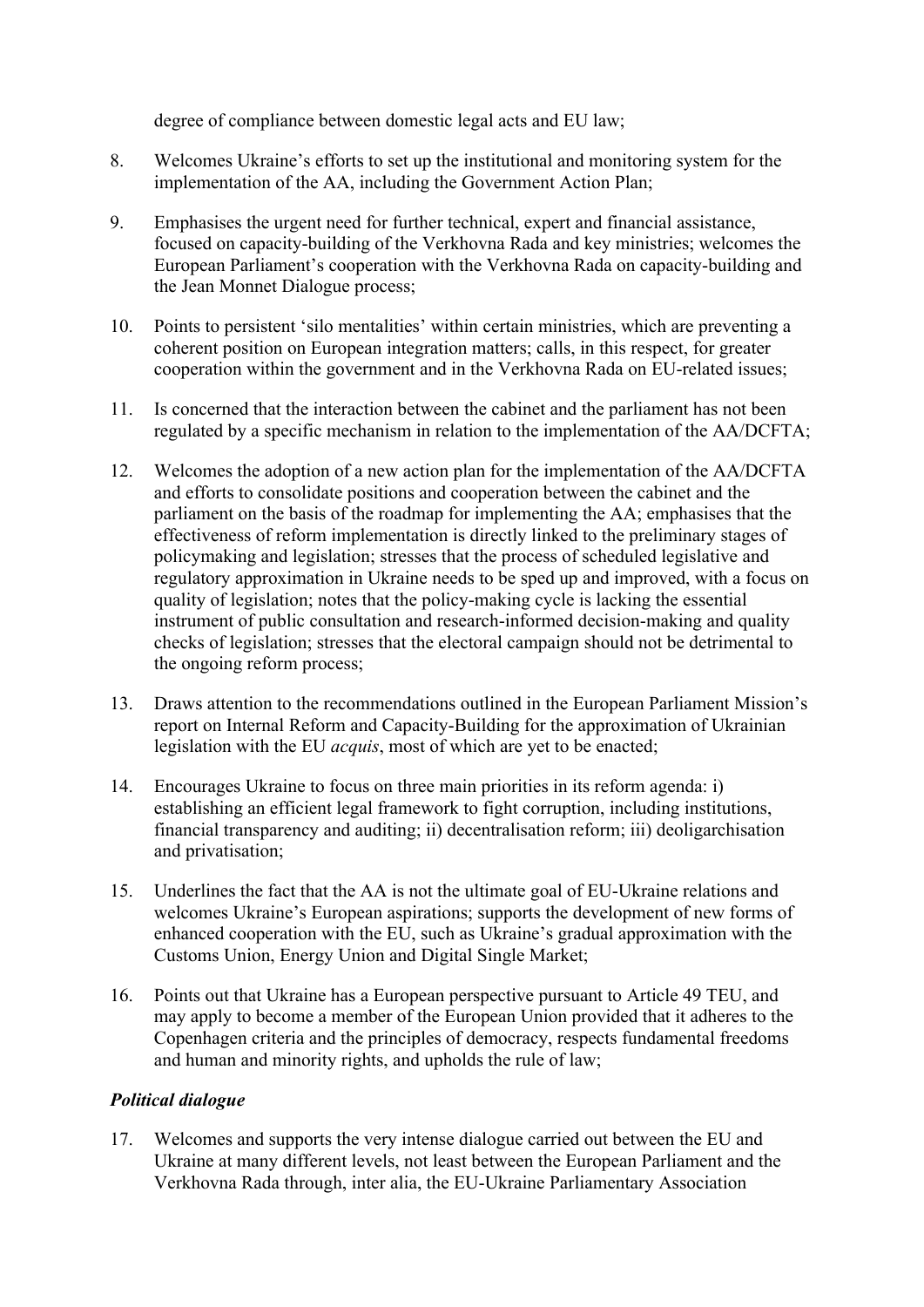Committee, including on many controversial issues;

- 18. Welcomes the first results of the Jean Monnet Dialogue between the European Parliament and the Verkhovna Rada in the establishment of a Working Group on Reforms, the implementation of institutional capacity-building and the adoption of the first institutional reform-oriented legislation;
- 19. Welcomes the establishment of the Interparliamentary Assembly of Georgia, Moldova and Ukraine, and its first meeting held on 8 and 9 June 2018 in Kyiv; encourages this assembly to scrutinise the implementation of the association agreements;
- 20. Welcomes the effective and secure implementation of the visa-free regime with Ukraine and the benefits of this for Ukraine-EU people-to-people contacts;
- 21. Underlines the importance of making further progress and deepening a culture of parliamentary dialogue as a crucial step in making the Verkhovna Rada a more effective, transparent and efficient legislator;

#### *The rule of law and good governance*

- 22. Emphasises that the fight against corruption should remain a priority issue and be pursued in a consistent and credible manner, in order to not only implement the AA, but also bring fresh investment and vigour to the Ukrainian economy, as a prerequisite for the generation of jobs and household income;
- 23. Welcomes all successful measures and steps to shut down the space for corruption and illicit enrichment, for example in the field of public procurement and gas trade;
- 24. Welcomes the ongoing comprehensive judicial reform, but regrets the extent to which the existing judicial system in Ukraine still remains ineffective, corrupt and politically dependent; underlines the importance of carrying out the vetting process for judges in line with the highest international standards, and of establishing a transparent and highly reliable selection process which will enhance the integrity and professionalism of judges and prosecutors and increase citizens' trust in the judicial system; calls for the independent High Anti-Corruption Court to be established promptly and in a transparent and trustworthy manner; welcomes the establishment of the new Supreme Court;
- 25. Welcomes the work already delivered by the National Anti-Corruption Bureau (NABU), but points to the problematic interference from the prosecutor general and attempts to undermine the anti-corruption legal framework; stresses the critical need to safeguard NABU's independence; underlines the importance of the independence of the special anti-corruption prosecutor and of providing his/her office with the necessary means and sufficient resources with which to operate; calls for an effective investigation into the allegations against the chief anti-corruption prosecutor regarding the disruption of NABU investigations; calls on the Ukrainian authorities to step up their efforts to effectively investigate, prosecute and combat corruption at all levels, and to provide a solid track record in this regard; calls for a comprehensive reform of the public prosecution in order to strengthen the capacity, efficiency, impartiality, objectivity and independence from superiors of the prosecutors;
- 26. Recalls that the government has committed to further amending the constitution in line with the recommendations of the Venice Commission, including respecting existing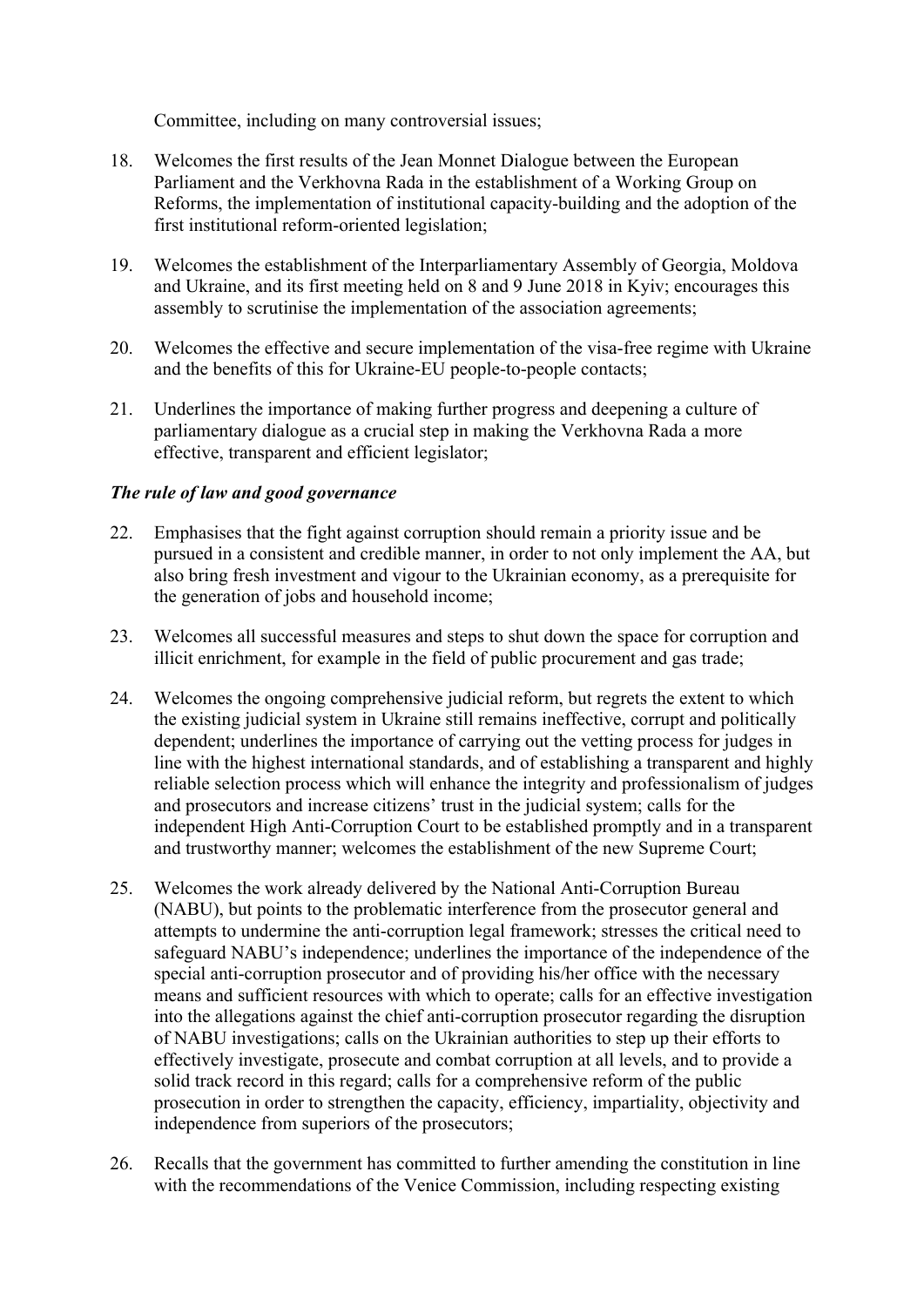minority rights; urges the speedy adoption of the new electoral code, which should secure equal possibilities for representation and running for a mandate of candidates of all nationalities living in Ukraine, and of the law on party financing; welcomes the renewal of Ukraine's Central Electoral Commission, which is vital for the credibility of Ukraine's electoral process and the crucial elections to be held in 2019; calls on the government to put in place arrangements in the run-up to the elections in order to prevent a distortion of political competition and manipulation through the concentration in the hands of a few individuals of political, economic and media power;

- 27. Reiterates, as a matter of great priority, its call to lift e-declaration requirements for NGO activists and to ensure effective and transparent scrutiny of declarations by political officials and civil servants; strongly condemns the growing number of physical attacks against civil rights activists and journalists;
- 28. Notes with concern that the government has hitherto not made adequate efforts to disarm the units of Right Sector and other right-wing extremist groups, which remain armed as before; urges the government to put an end to the climate of impunity for violent attacks by radical right-wing forces on minorities and dissenters and for the intimidation of judges or influencing of elections, and to consistently prosecute offenders who commit such criminal acts; expects the judiciary and public prosecutors to act clearly and autonomously;
- 29. Points out that the 'National Manifesto' recently adopted by the Svoboda Party, the Right Sector and numerous other right-wing groups expresses clear opposition to the association of Ukraine with the EU and calls for a 'new geopolitical approach to East and West'; underlines the fact that the government's unresolved position on these developments is in danger of burdening relations with relevant EU neighbours and the EU as a whole and undermining the political scope for overcoming the political divide in the country and resolving the conflict in Donbas;
- 30. Calls for greater attention to be devoted to areas affecting civil society space for the purposes of drafting and implementing legislation, so as to ensure that it does not place disproportionate burdens or discriminatory impact on civil society organisations and does not diminish the space for civil society; underlines the need for public funding to be made available to CSOs working on human rights, democracy, and the rule of law, including watchdog and advocacy organisations, small grassroots organisations and those working with minority or marginalised groups; considers that CSOs should be free to receive funding from other donors, such as private donors, international organisations, bodies or agencies;
- 31. Calls for determined efforts to continue decentralisation reform and for the amalgamation of territorial communities to be expedited in view of the upcoming general and local elections;
- 32. Takes the view that new municipalities should be able to enjoy financial stability and a well-grounded legal status, and that larger cities should also be able to take part in the amalgamation process; considers it important that Ukraine's anti-corruption policy covers the regions and local institutions; regrets the abolition of the previous open and competitive selection process for hiring the heads of the administrations of rayons and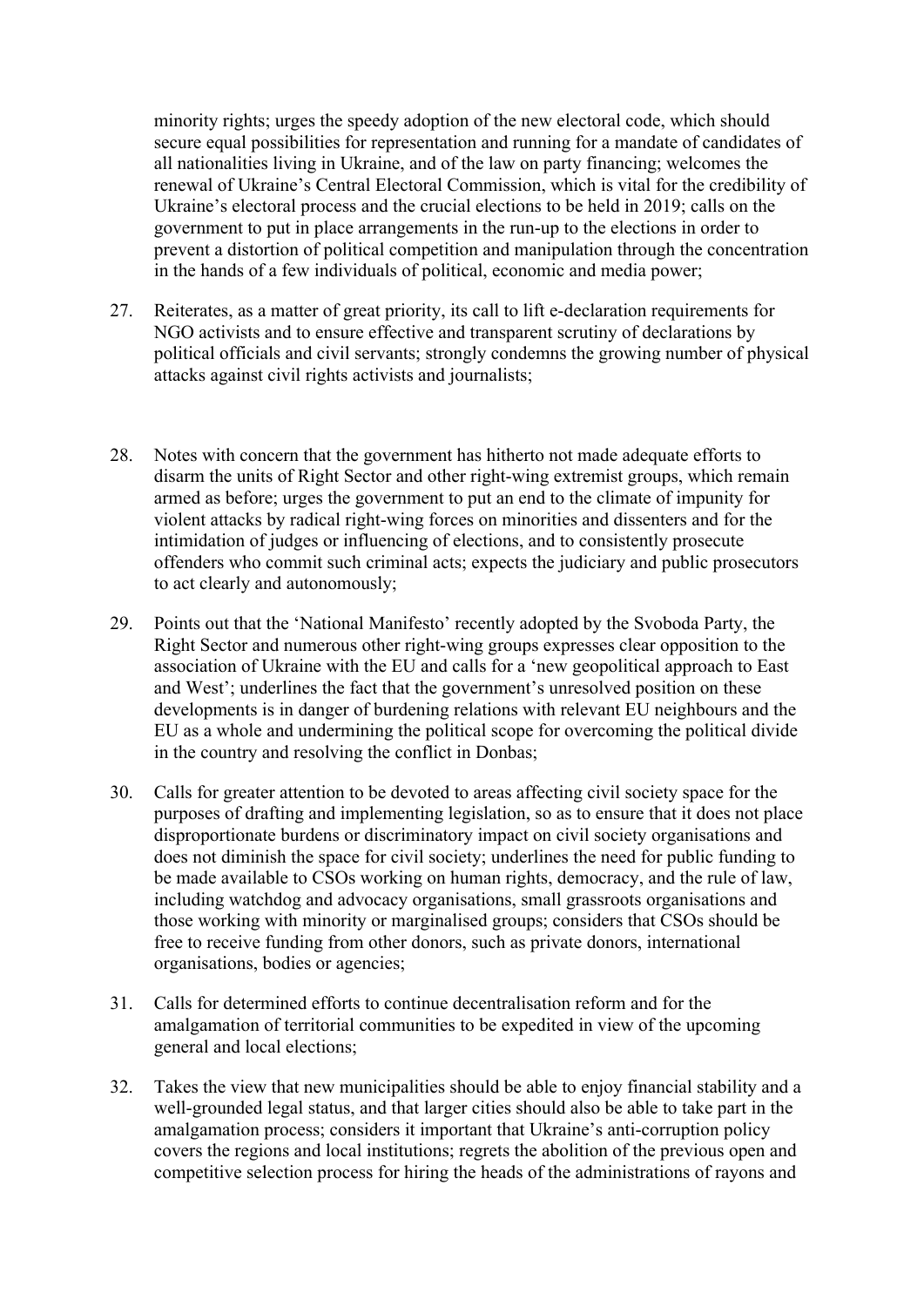oblasts and their deputies as civil servants, and the power invested in the President to appoint and dismiss them, as it risks seriously undermining the achievements already brought about through political decentralisation and the decentralisation reform in general;

- 33. Observes that the Ukrainian Government has committed itself in Chapter 13 of the AA to effective application of the ILO's core labour standards and approximation with the relevant EU legislation; calls for these commitments to be honoured and underlines the fact that it is not compatible with implementation of ILO Convention 87 (Article 3(2)) for employers to be required to report strikes or other collective action to the state security service or for trade union leaders and activists to be placed under the supervision of the state security service; calls for the legal basis to be improved so that workers can effectively compel their employers by judicial means to respect their right to wages for work done;
- 34. Recommends that work on the law on labour inspectorates, which was halted in 2017, be resumed with a view to substantially raising occupational safety and health standards, abolishing the requirement for labour inspectorates to seek approval from entrepreneurs, and providing them with sufficient resources and strong enforcement powers; stresses the need for the active involvement of the social partners in this;

#### *Respect for human rights and fundamental freedoms*

- 35. Remains deeply concerned at the growing number of illegally detained Ukrainian citizens from the temporarily occupied territories who have been arrested, sentenced and imprisoned by the Russian authorities, and demands that the Russian Federation immediately and unconditionally release the 2018 Sakharov Prize Laureate Oleg Sentsov and all other illegally detained Ukrainian citizens, including people from religious and ethnic minorities, civil society actors and human rights defenders; calls on the Ukrainian authorities and the international community to use all available means to release them;
- 36. Recalls that the human rights situation on the Crimean peninsula has significantly deteriorated, that the violation of freedom of speech, media abuse and the forced imposition of Russian citizenship have become systematic, and that fundamental human rights and freedoms are not guaranteed in Crimea;
- 37. Deplores the lack of effective investigations into cases of brutal attacks against human rights activists and journalists, as evidenced by the assassination of anti-corruption activist Kateryna Handziuk, who died on 4 November 2018 after an acid attack; calls on the authorities to bring the instigators and perpetrators of such attacks to justice and to end impunity for these crimes;
- 38. Calls for more concerted efforts to implement Ukraine's Human Rights Strategy, including policies to improve the situation of the Roma minority and other minority groups;
- 39. Regrets the fact that the investigation into the deaths that occurred during the Maidan and Odessa demonstrations and into the assassination of journalists is proving slow and has yielded no tangible results;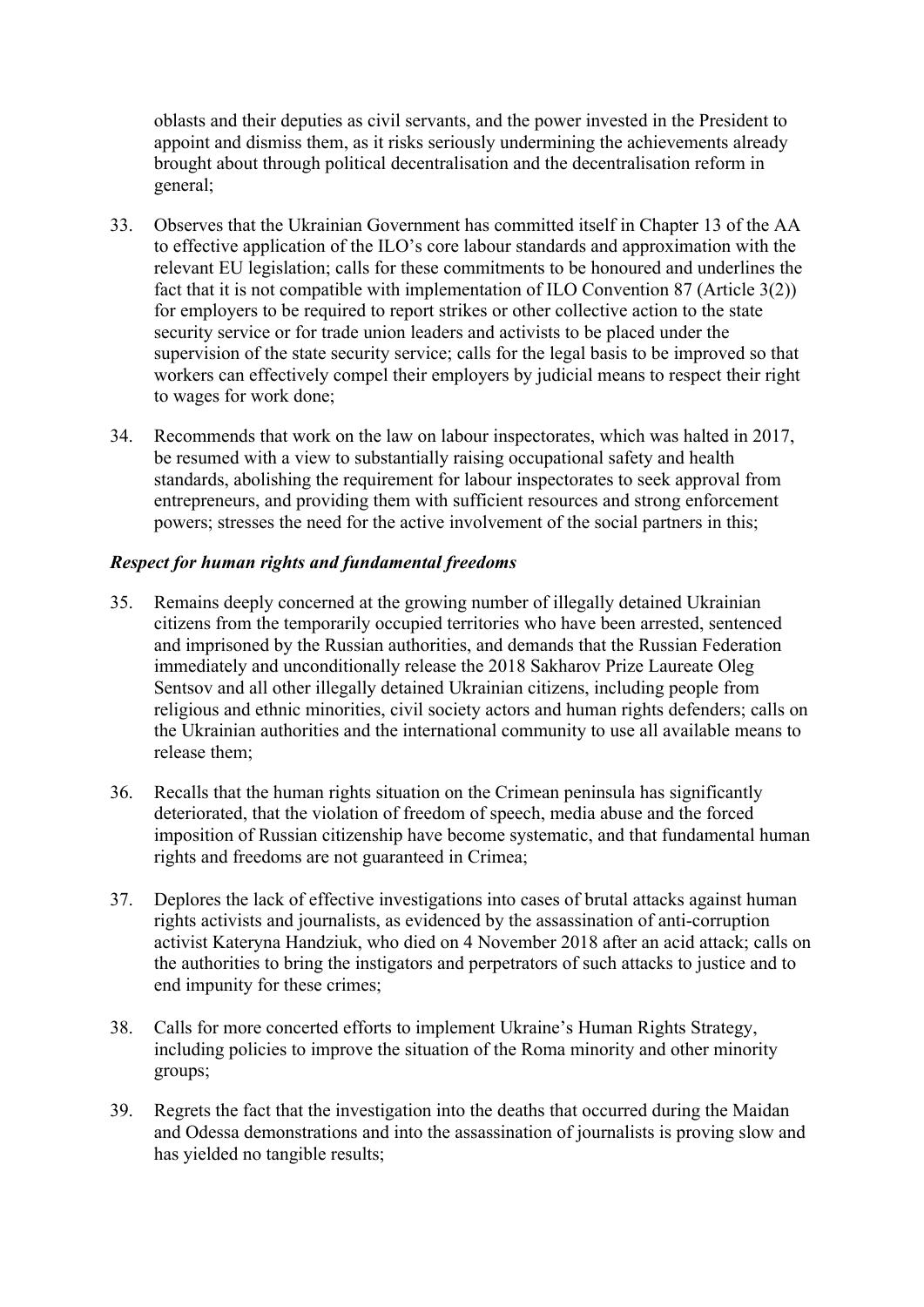- 40. Welcomes the adoption of the law on the legal status of missing persons;
- 41. Expresses its concern about the growing number of criminal cases being brought against journalists who have revealed cases of corruption in the State apparatus or have criticised the government's policy of reform or policy towards Eastern Ukraine; reminds the government of its commitment to fully upholding internationally recognised human rights, such as the rights to freedom of expression and public dissemination of views;
- 42. Calls for the ratification of the Rome Statute of the International Criminal Court and the completion of all the requisite implementation measures;
- 43. Calls for the ratification of the Istanbul Convention on violence against women; takes heed, in this regard, of the adoption of the Law on Preventing and Combating Domestic Violence; welcomes the newly created position of Government Commissioner for Gender Policy;
- 44. While clearly underlining that the primary responsibility is with the Russian Federation and its proxies, calls on the Ukrainian authorities to bring to bear additional efforts to alleviate the suffering of the people affected by the conflict, including support for internally displaced persons (IDPs) and war veterans, and through easy access to pensions and social benefits and services for those living in the territories currently outside the government's control;
- 45. Underlines the need for an independent media and media pluralism in order to ensure the security of media workers and journalists; calls for there to be no limit on the opportunities for minority language media sources in order to ensure that citizens of all ethnicities can enjoy equal access to information;
- 46. Calls for the Strategy for the Protection and Integration in Ukrainian Society of the Roma National Minority to be revised to include the monitoring of safety as a key priority and for it to be properly implemented at all levels; calls for the establishment of state programmes aimed at the prevention of hate crimes and other forms of discrimination as part of the implementation of the National Human Rights Strategy; condemns the deep-rooted stigmatisation and social exclusion of Roma arising from anti-Gypsyism; is deeply concerned by the recent cases of violence against Roma and the LGBTI community and calls for immediate and effective investigations by the authorities and vocal and public condemnation of these acts and their perpetrators by the government;
- 47. Takes notes of Ukraine's intention to amend the law on education in line with the recommendations of the Venice Commission and calls for this to be swiftly translated into concrete action; calls for the law to be fully implemented on the basis of a substantive dialogue with the representatives of persons belonging to national minorities, including legislation which extends the transition period until 2023 and regulates exemption for private schools;
- 48. Expresses concern at the recent ruling by a Ukrainian court that provides access to the mobile phone data of an investigative reporter from Radio Free Europe/Radio Liberty (RFE/RL) and emphasises the fundamental importance of media freedom and protecting journalists' sources, especially in the fight against corruption;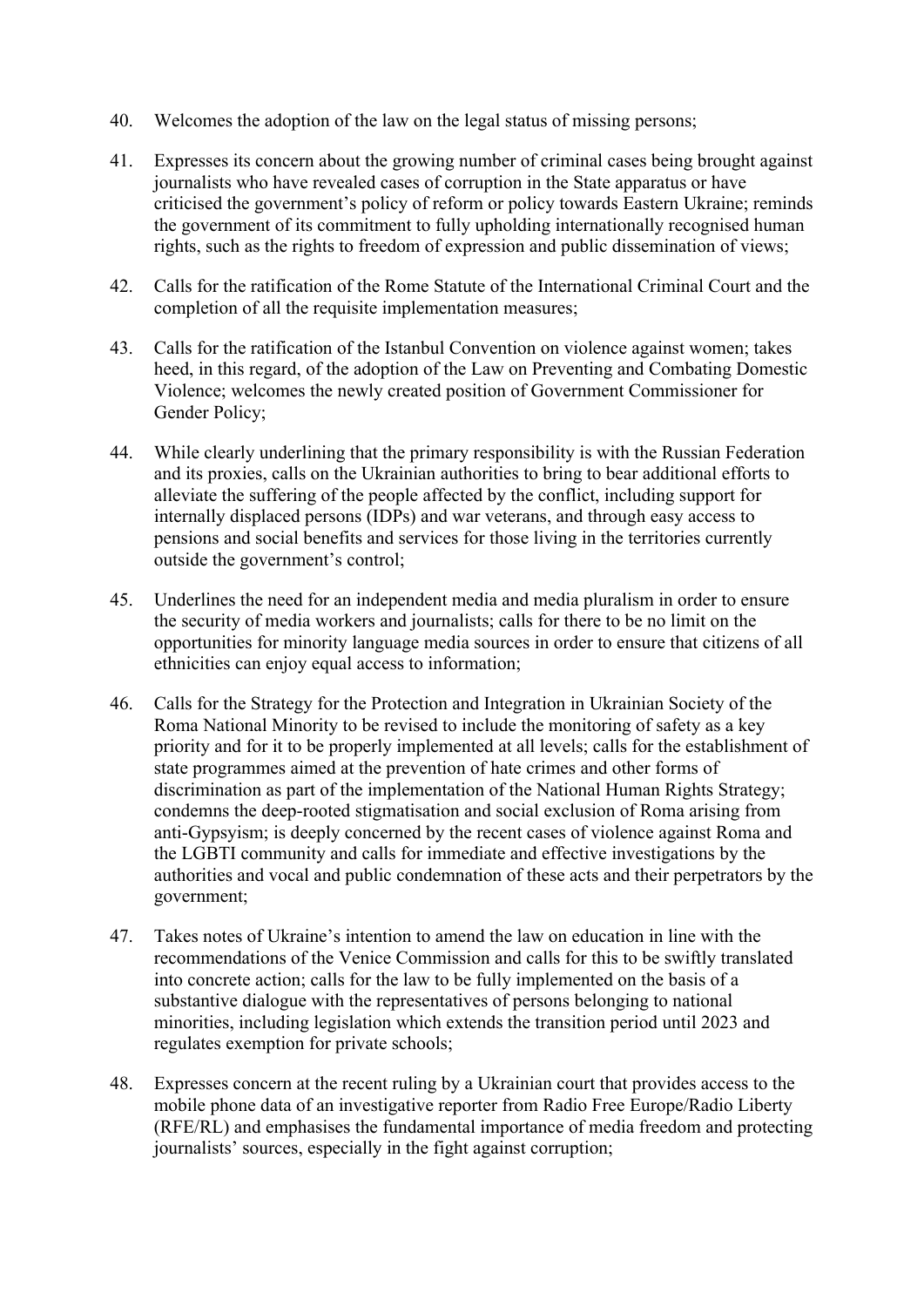- 49. Calls for consistent and prompt efforts to develop public-service media that are politically and economically independent and committed to the free formation of opinions without state control as a counterbalance to the dominance of private oligarchic monopolies;
- 50. Strongly condemns the recent abduction and extradition of Turkish citizens on account of their alleged links with the Gülen movement, in violation of the principle of the rule of law and basic human rights; urges the Ukrainian authorities to ensure that any requests for extradition from third countries are processed transparently and with due regard for judicial procedures carried out in accordance with European principles and standards, and that all actions taken by local authorities must fully abide by the rule of law, human rights and fundamental freedoms; stresses that arbitrary procedures involving arrests, detention or extradition are in violation of these principles; calls on the Ukrainian authorities to protect all asylum seekers and to examine their requests in compliance with international conventions; urges the EU to support and help the Eastern Partnership countries withstand the pressure exerted by Turkey;
- 51. Expresses concern at the diminished space for civil society in Crimea, not least the closure of media outlets, a move that has disproportionately affected the Crimean Tatar community, including their right to information and their right to maintain their culture and identity;
- 52. Emphasises that freedom of expression and the press in Ukraine must be guaranteed, and expresses concern at reports of judicial harassment and the surveillance of journalists and human rights defenders;
- 53. Expresses concern at the high number of children and adults infected with measles in Ukraine; welcomes the response measures that have been undertaken but emphasises that there are still many vulnerable children and adults in the country; reiterates, in this regard, the need for Europe-wide efforts to increase the number of vaccinated children and adults;

#### *Trade and economic cooperation*

- 54. Welcomes Ukraine's economic stabilisation and the progress achieved in implementing the DCFTA; encourages the Commission to support Ukraine in identifying areas that could further foster economic diversification and in prioritising them in the process of implementing the DCFTA;
- 55. Welcomes the increase in trade volume between the EU and Ukraine and the diversification of Ukrainian exports to the EU; encourages the Commission to support Ukraine in identifying those areas that could further foster economic diversification and in prioritising them in the process of implementing the DCFTA; points out that exports to Russia over the same period have decreased;
- 56. Emphasises the importance of ensuring that the DCFTA is properly implemented and that its provisions are complied with; calls on the Commission to contact the party in question without delay in the event of failure to comply with a provision, and to use the instruments it has at its disposal to overcome any problems;
- 57. Calls on Ukraine to appoint, as a matter of urgency, its domestic advisory group in order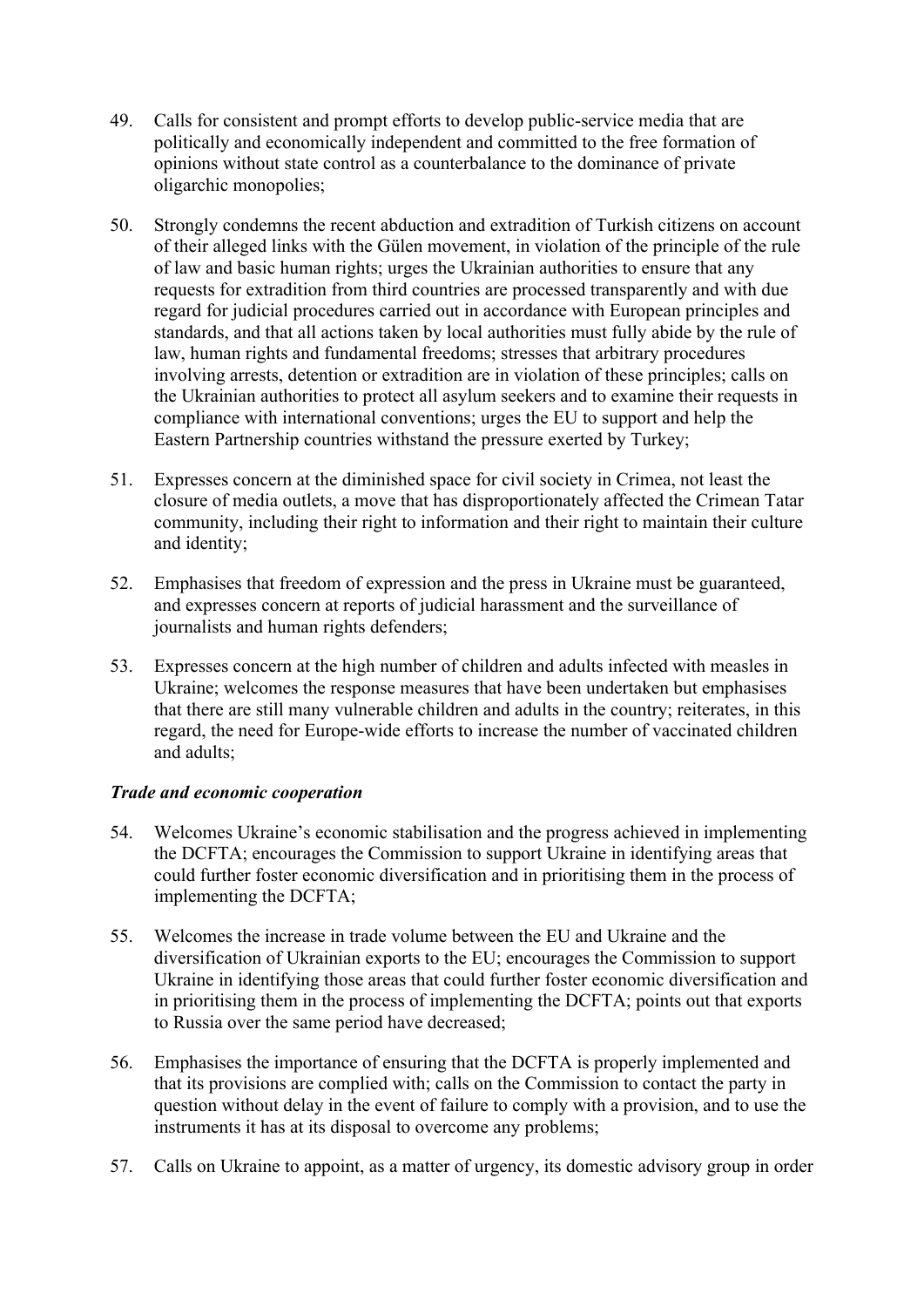to ensure that implementation of the agreement is properly monitored by civil society organisations;

- 58. Acknowledges Ukraine's economic growth and introduction of reforms notes, however, the growing concerns of large parts of the population with regard to the rise of consumer and utility prices and encourages the prioritisation of the reform agenda in areas that are more closely related to the country's production structure and export opportunities, with a view to generating economic growth and creating employment and income; expresses its deep concern about the ongoing redistribution of wealth in the hands of oligarchical structures or families and the growing poverty of large parts of the population; calls, therefore, for greater attention to be devoted to the country's social situation;
- 59. Believes that consolidating Ukraine's economy and addressing pressing social challenges, such as unemployment, underemployment, and the grey economy will require a significant increase in investment; calls on the Ukrainian authorities to undertake the necessary reforms to attract new investments, particularly foreign direct investment (FDI); welcomes, in this context, the recently agreed Reform Contract for Investment and calls on the Commission to step up its efforts to reduce risks for the private sector to invest in Ukraine; invites the Member States to join forces with the Commission in this respect and to promote Ukraine as an investment destination among their business communities;
- 60. Calls on the Commission to submit to Parliament a detailed assessment of the AA on the basis of progress made so far, since the 2007 impact assessment has long been overtaken by events; considers that this should cover the following points in particular:
	- an in-depth presentation of Ukraine's trade balance, set out according to sector and region;
	- the development of small and medium-sized enterprises (SMEs) and a presentation of the DCFTA loan facility for SMEs, which was set up with EUR 200 million in 2015 to help SMEs in the Eastern Neighbourhood;
	- a presentation of market share;
	- a presentation of the socio-economic situation;
	- a presentation of the labour market situation, the shadow economy and informal employment;
	- an up-to-date analysis of Ukraine's macro-financial situation, including tax revenues and expenditure, tax avoidance and tax evasion;
- 61. Recalls that Regulation (EU) 2017/1566 of the European Parliament and of the Council on the introduction of temporary autonomous trade measures for Ukraine supplementing the trade concessions available under the AA includes a legal requirement that the Commission's annual report on the implementation of the DCFTA include a detailed assessment of the autonomous trade measures, including their social impact;
- 62. Considers the regulatory approximation between the EU and Ukraine under the DCFTA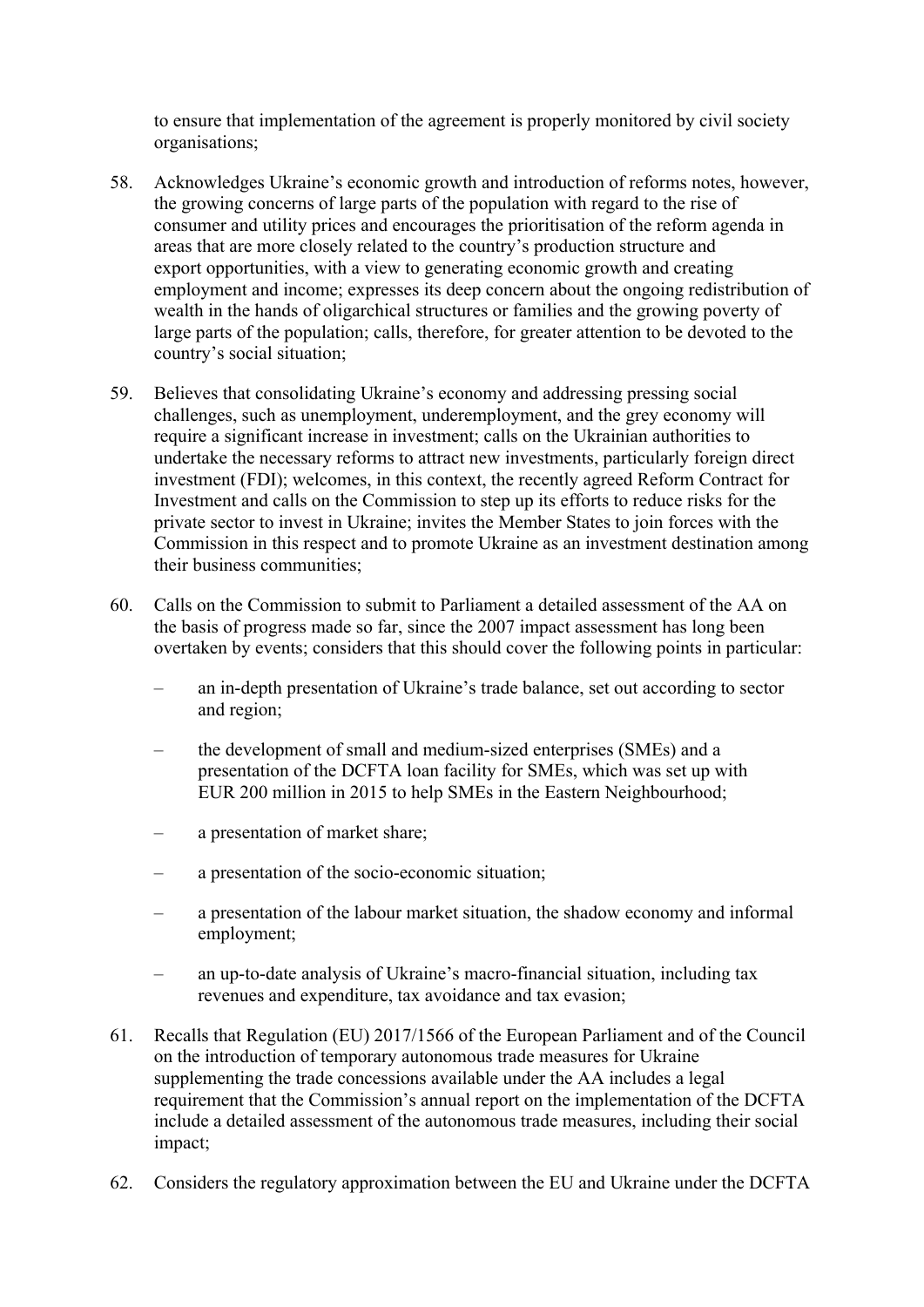to be a fundamental instrument bringing Ukraine closer to the EU and contributing to trade facilitation, a better business and investment climate, and sustainable economic development of Ukraine; considers that the trade liberalisation dimension should be carefully managed with a view to minimising costs while maximising benefits to Ukrainian enterprises and society and encourages the Commission to consider further autonomous trade preferences and other means; encourages Ukraine to prioritise the implementation of the reform agenda in areas that are more closely related to its production structure and opportunities to export to the EU with a view to minimising transition costs and maximising potential benefits; calls on Ukraine to appoint, as a matter of urgency, its domestic advisory group to ensure the monitoring of the implementation of the agreement by civil society organisations; is concerned at the growing poverty of the population;

- 63. Considers that regulatory approximation with the EU *acquis* is the key dimension of the DCFTA because actual access to the EU market and reform very much depend on appropriate implementation and enforcement of the relevant legislation; is aware of the major challenge this represents for governance, institutions and public administration in Ukraine and encourages the Commission to provide adequate technical and financial support; commends the activities of the Support Group for Ukraine and calls on the group to provide more reporting to Parliament on the kind of assistance provided, notably with regard to *acquis* transposition and implementation;
- 64. Considers that involving Ukrainian authorities from the time of drafting of the relevant legislation is useful in order to make the process more inclusive and reduce transition costs for Ukraine, and calls on the Commission to make full use of ex ante informationsharing mechanisms;
- 65. Welcomes the adaptation of the National Transport Strategy and calls for the requisite legal and institutional reforms to be passed to implement it effectively;
- 66. Regrets the lack of progress in the approximation with EU animal welfare standards and calls on Ukraine to urgently adopt a strategy to fulfil that commitment;
- 67. Notes the high preference utilisation rate and welcomes the continuous increase in tariff lines where preferences are utilised;
- 68. Notes that the evaluation of DCFTA implementation is very much focused on trade flows and trade irritants; calls on the Commission to appropriately monitor and assess the implementation of the DCFTA, with special attention being paid to *acquis* transposition and implementation, as well as to the impact on Ukrainian society, and to provide public and comprehensive annual reporting, including on the technical and financial support provided by the EU;
- 69. Expects Ukraine to appoint arbitrators for the dispute settlement system and to establish bodies and designate representatives under the Trade and Sustainable Development chapter;
- 70. Welcomes the Verkhovna Rada's adoption at first reading of Bill No 5495 on the preservation of Ukrainian forests and the prevention of the illegal export of unprocessed timber on 20 March 2018; considers that any liberalisation of trade in wood should be conditional on the setting-up of a legal framework on the prevention and prohibition of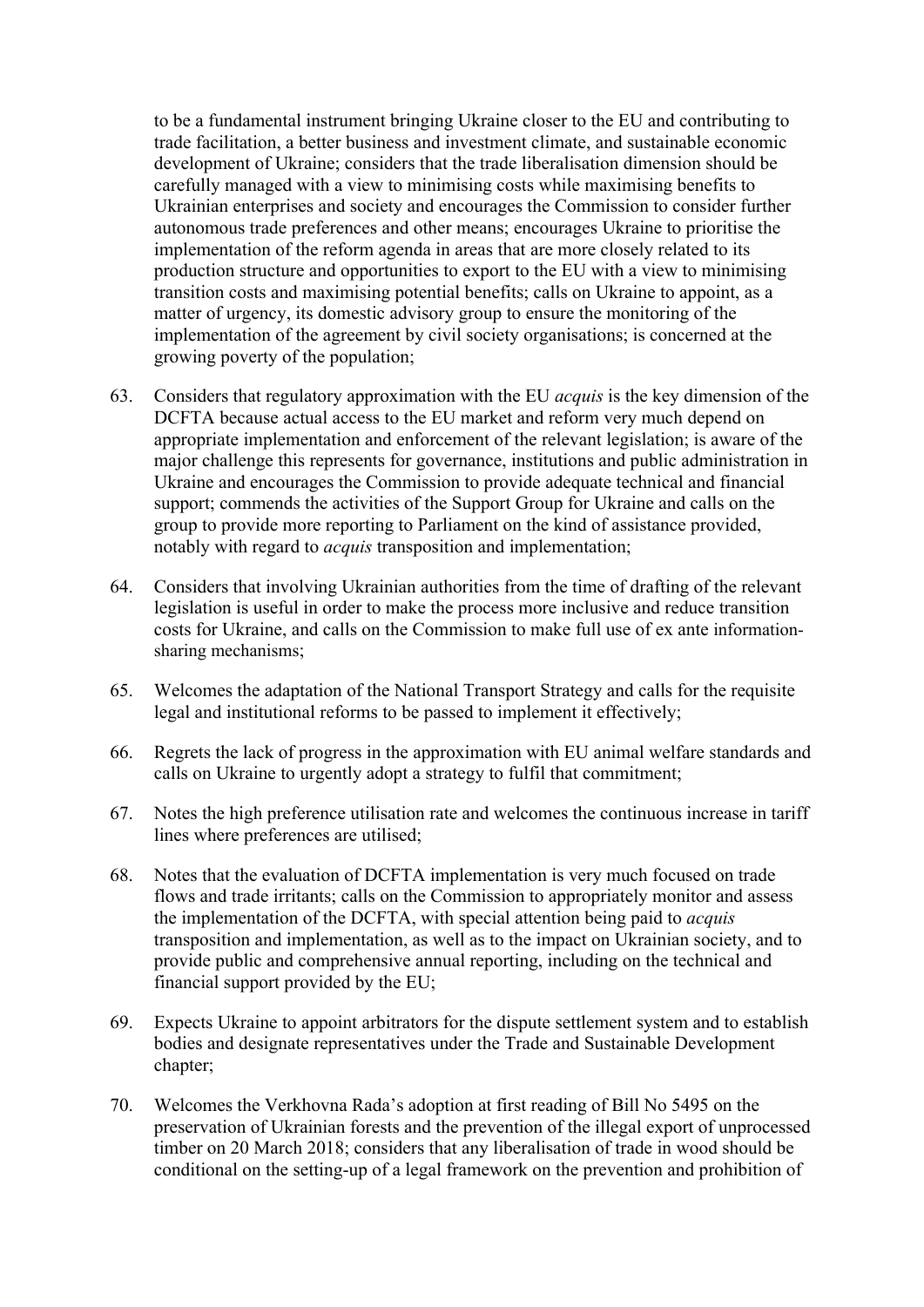illegal exports;

- 71. Notes Ukraine's commitment under the AA to combat and prevent illicit trade, and calls on the country to take steps to criminalise it;
- 72. Notes that the Eastern Partnership has until now primarily been focused on bilateral trade and investment between the EU and the other countries involved; calls for the development of a more unified approach for all countries in the Eastern Partnership and increased cooperation with the Eurasian Economic Union in terms of trade facilitation, visa freedom and technical standards;

## *Cooperation in energy, security and defence*

- 73. Praises Ukraine for good cooperation in the energy sector, not least the progress it has made in energy efficiency; emphasises the key role of improved energy efficiency and renewable energy development, including as vectors of economic growth and employment; points out the need for continued reforms, in particular to complete reform of the gas and electricity markets with a view to full integration into the EU energy market, and to end existing and prevent new monopolies, which will bring long-term economic benefits to industry and consumers; encourages the Commission to ensure that all pipeline projects comply with EU regulations; calls for energy cooperation to be enhanced within the Eastern Partnership with a view to implementing the 2015 Paris Climate Change Agreement; stresses the need for a national authority, independent of policy and private interests, to regulate the gas and electricity market, which must be committed to a socially fair balance between the interests of suppliers and end consumers when pricing and ensure justified price-building;
- 74. Welcomes the adoption of a large number of laws in the area of environment, especially those on strategic environmental assessment and environmental impact assessment, and draws attention to the need for implementation and essential public awareness campaigns; welcomes the progress on climate policy, with the adoption and submission to the UN Framework Convention on Climate Change of the low carbon development strategy; encourages the early adoption of the state environmental policy strategy and new waste management and climate policy legislation in line with the EU *acquis*;
- 75. Recalls that environmental governance is a key feature of the requirements under the AA; asks the authorities to reconsider the agreement and any future plans concerning the Dniester Hydro Power Complex, to bring them into line with international conventions and EU standards, ensuring that all parties concerned from Moldova and Ukraine are publically consulted, including civil society, and to protect the ecosystem and environment of the Dniester River;
- 76. Expresses its deep concern at the deterioration of the ecological situation in the East of Ukraine and Crimea as a consequence of the conflict, and in particular the problems relating to water supply, which could have devastating consequences for the whole region and lead to an irreversible disaster; urges all stakeholders to forestall such a scenario and to work with all means to ensure proper maintenance and water pumping, including in the mines;
- 77. Recognises Ukraine's efforts to build a genuine digital market economy, including progress with open data development, broadening access to conditional access systems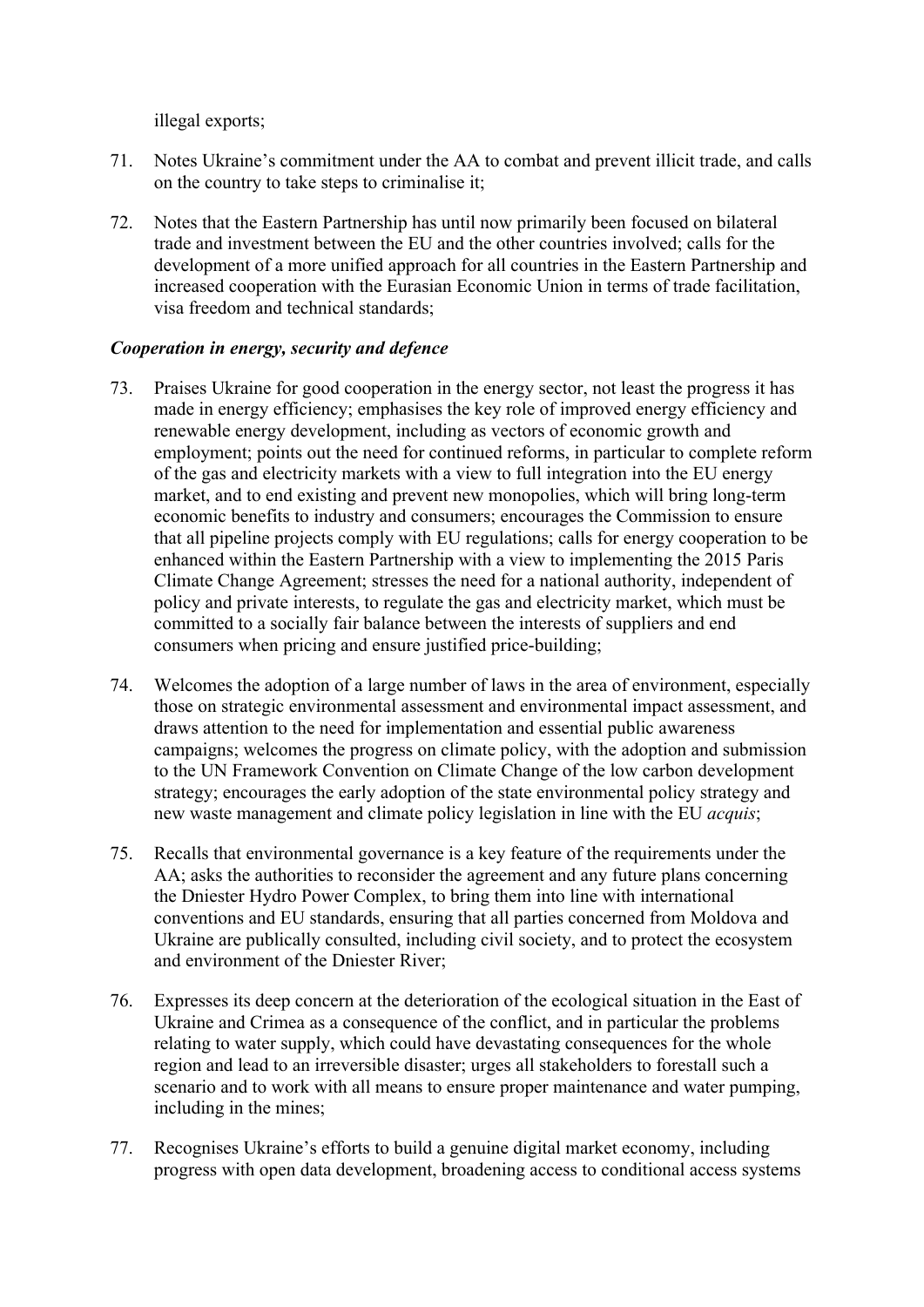for digital television and virtual network services, increasing the number of electronic communication services for citizens and public registers such as ProZorro; highlights that further work must be done to ensure that the rights and needs of Ukrainian citizens using the internet are protected and to fully implement the Digital Single Market requirements;

- 78. Welcomes the adoption of the law on electronic trust services and the priorities defined in the Concept for the Development of the Digital Economy and Society in Ukraine for 2018-2020, which constitute important steps on Ukraine's path of integration into the EU Digital Single Market;
- 79. Reiterates the crucial role of Ukraine in the European energy supply network; condemns the construction of the Nord Stream 2 pipeline, as it is a political project that poses a threat to European energy security and the efforts to diversify energy supply; calls for the project to be cancelled;
- 80. Is concerned at the schemes to illegally exploit natural resources, such as amber, coal, sand and timber that are, in many cases, protected and organised with the help of local or regional administrations and law-enforcement bodies, which are damaging and endangering landscapes and habitats, such as forests and rivers, and prevent the ecologically and economically sustainable management of the country's resources for the benefit of its citizens;
- 81. Deplores the depletion of Ukrainian forests, an issue linked to corruption schemes that benefit vested interests in Ukraine and companies in the EU; calls for effective regulations to be devised, and swiftly implemented and enforced in order to prevent illegal logging and timber corruption in Ukraine and to establish sustainable forestry management so as to protect and preserve Ukraine's forests and resources;
- 82. Welcomes the steps undertaken to modernise Ukraine's army and Naval Forces in the Black and Azov Seas as strong guarantees of the stability and territorial integrity of Ukraine, while encouraging, nonetheless, reform of the defence industry as a matter of urgent necessity;
- 83. Strongly condemns the deliberate act of aggression by the Russian Federation against Ukraine on 25 November 2018 in the Kerch Strait; demands the immediate and unconditional release of all Ukrainian vessels and sailors, who in the meantime should be treated as prisoners of war; calls on the EU and its Member States to introduce targeted sanctions if the Ukrainian servicemen are not released and if there is any further military escalation; underlines that there is no justification for such use of military might by Russia; expresses serious concern that this may constitute a creeping attempt to annex Ukraine's sovereign rights in the Sea of Azov with the aim of transforming it into a Russian 'internal lake' and exclusive military zone, and to put a stranglehold on the economy of south-east Ukraine; demands that Russia guarantee freedom of navigation through the Kerch Strait and in the Sea of Azov, which is ensured by international law; urges the OSCE and its Members to extend the mandate of the OSCE Special Monitoring Mission to the Sea of Azov; calls on the EU and its Member States to close access to EU ports for Russian ships coming from the Sea of Azov should Russia not re-establish freedom of navigation through the Kerch Strait and in the Sea of Azov; calls for all diplomatic means to be used to de-escalate the situation and welcomes the offer to mediate between Kiev and Moscow;